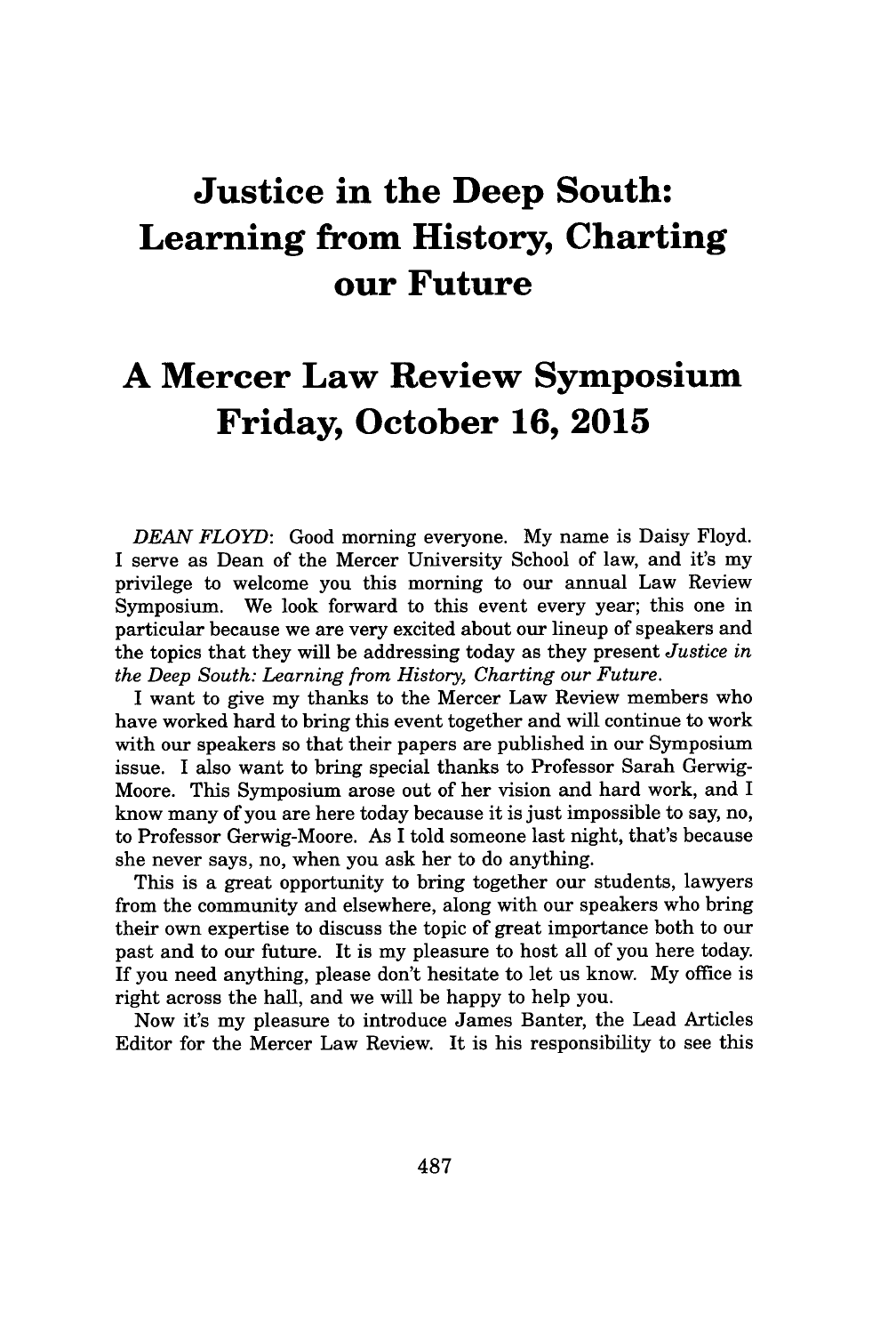Symposium through from start to finish. He has done a great **job,** and I am delighted to introduce James to you.

*JAMES BANTER:* Good morning. It is wonderful to see this day finally come and to see all your faces here this morning. Thank you for coming, and I also welcome you to Mercer University Law School. On behalf of Tom Shaw, the Editor in Chief of the Mercer Law Review, I would like to extend the Law Review's welcome to you.

This Symposium is a great event. We have done a lot of planning and thanks to the leadership of Professor Gerwig-Moore, it is wonderful to see this day come and for such a worthy topic. We are dealing with some tough issues today, but we are glad that Mercer is a noble place to have this special discussion.

Now I would like to introduce our speakers. I'll start with our Keynote Speaker, Professor Stephen Bright. We also have Professor Angela Allen-Bell, Ilham Askia and The Honorable Daniel Craig. Dr. David Davis is on our first panel with Professor Timothy Floyd. We have Professor Russell Gabriel, Professor Sarah Gerwig-Moore, Professor Teri McMurtry-Chubb, Mr. Teddy Reese, Ms. Sia Sanneh, and Dr. Sherod Thaxton. Please welcome all our speakers today.

I would like to introduce the lady who helped put this Symposium together, and whose enthusiasm, leadership, and vision really put all this together. Please welcome Professor Sarah Gerwig-Moore.

*PROFESSOR GERWIG-MOORE:* First, I want to thank James Banter and Tom Shaw, and I see Yonna Shaw in the back, and the Editorial Board has been so hard working and so competent in putting this event together. I want to thank them for all the behind the scenes work that brought this wonderful day into a reality. I'm looking out at this wonderful sea of faces. It feels a bit like a holiday to have some of my dearest friends from long ago, past and current colleagues, my students, neighbors, friends, and people that I go to for advice. Stephen Bright has been a very special and important helpful mentor to me throughout law school, as an attorney, and now as a law professor. It feels like Christmas or Thanksgiving to gather here with people who you count on and love. Our stomachs may turn as our speakers talk about lynchings in the South, about capital punishment, and about racism that pervades our criminal justice system. We are unpacking what our criminal justice system means to us, especially in the South.

How many people in the room identify themselves as a Southerner? Thank you for owning up.

**I** moved from West Virginia as an eight-year-old girl, and as West Virginia became a Union state at the beginning of the Civil War, I was